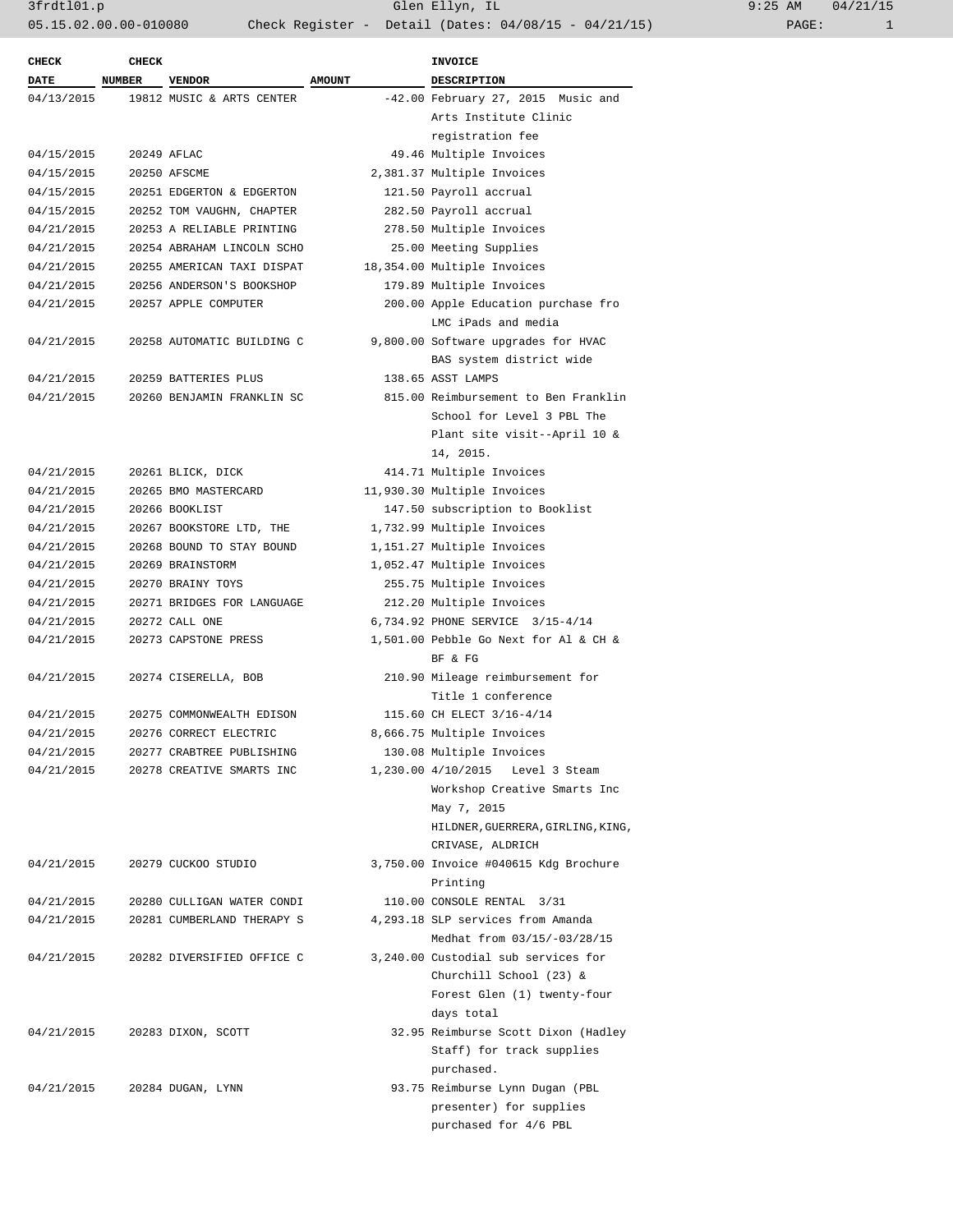| <b>CHECK</b> | <b>CHECK</b>  |                            |               | <b>INVOICE</b>                          |
|--------------|---------------|----------------------------|---------------|-----------------------------------------|
| <b>DATE</b>  | <b>NUMBER</b> | <b>VENDOR</b>              | <b>AMOUNT</b> | <b>DESCRIPTION</b>                      |
|              |               |                            |               | Nutrition Workshop.                     |
| 04/21/2015   |               | 20285 DUPAGE COUNTY HEALTH |               | 1,925.00 Multiple Invoices              |
| 04/21/2015   |               | 20286 DUPAGE ROE           |               | 274.00 Multiple Invoices                |
| 04/21/2015   |               | 20287 DUPAGE SECURITY SOLU |               | 489.00 HD SERV CALL                     |
| 04/21/2015   |               | 20288 E3DIAGNOSTICS        |               | 223.45 2/19/2015<br>classroom           |
|              |               |                            |               | transmitter<br>audio supplies           |
| 04/21/2015   |               | 20289 EDUCATIONAL BENEFIT  |               | 417,142.56 April 2015                   |
| 04/21/2015   |               | 20290 ELIM CHRISTIAN SERVI |               | 8,567.80 March Tuition for D41 Student  |
|              |               |                            |               | Invoice #148206 Rate                    |
|              |               |                            |               | Increase - RETRO                        |
| 04/21/2015   |               | 20291 EVEREST SNOW MANAGEM |               | 7,035.00 Multiple Invoices              |
| 04/21/2015   |               | 20292 EXPANDING EXPRESSION |               | 283.80 Supplies for Speech at Forest    |
|              |               |                            |               | Glen                                    |
| 04/21/2015   |               | 20293 FGM ARCHITECTS-ENGIN |               | 11,802.42 1/1/15-2/28/15 GENERAL        |
|              |               |                            |               | SERVICES-VARIOUS PROJECTS               |
| 04/21/2015   |               | 20294 FIRM SYSTEMS         |               | 92.00 Fingerprinting through            |
|              |               |                            |               | 03/31/15 Invoice #0958569-IN            |
| 04/21/2015   |               | 20295 FITNESS FINDERS      |               | 479.20 mileage award tokens             |
| 04/21/2015   |               | 20296 FOLLETT SOFTWARE COM |               | 4,980.36 Annual Renewal for Destiny     |
|              |               |                            |               | Library Software                        |
| 04/21/2015   |               | 20297 FOLLETT SCHOOL SOLUT |               | 463.13 Multiple Invoices                |
| 04/21/2015   |               | 20298 FRANCZEK RADELET & R |               | 11,862.90 Multiple Invoices             |
| 04/21/2015   |               | 20299 GLENBARD WEST HIGH S |               | 175.00 Hadley spring orchestra          |
|              |               |                            |               | concert Lighting and sound              |
| 04/21/2015   |               | 20300 GRAPHICS PLUS INC    |               | 1,605.61 Multiple Invoices              |
| 04/21/2015   |               | 20301 HEALTH MANAGEMENT SY |               | 55.44 Employee Assistance Program       |
|              |               |                            |               | 04/01/15-04/30/15                       |
| 04/21/2015   |               | 20302 HEARTLAND BUSINESS S |               | 31.88 Service for a Server Hard         |
|              |               |                            |               | Drive                                   |
| 04/21/2015   |               | 20303 HOUGHTON MIFFLING RE |               | 6,058.20 Multiple Invoices              |
| 04/21/2015   |               | 20304 IASBO                |               | 645.00 IASBO membership - Fiscal        |
|              |               |                            |               | Services Coordinator                    |
| 04/21/2015   |               | 20305 ICE MOUNTAIN SPRING  |               | 47.49 FG MARCH WATER                    |
| 04/21/2015   |               | 20306 ILLINOIS MATH & SCIE |               | 2,400.00 IMSA Invoice#FY1500023 Date:   |
|              |               |                            |               | 4/14/15                                 |
| 04/21/2015   |               | 20307 ILLINOIS CENTRAL SCH |               | 82,782.35 MARCH TRANSPORTATION          |
| 04/21/2015   |               | 20308 KAGAN & GAINES INC   |               | 2,333.50 Full size Violin Package:      |
|              |               |                            |               | Includes Violin, bow and                |
|              |               |                            |               | case. Toshira Deluxe case               |
|              |               |                            |               | Coda 4/4 Prodigy bow German             |
|              |               |                            |               | 4/4 Violin Srl#KG4495                   |
| 04/21/2015   |               | 20309 KINASTHETICS INC     |               | 295.00 ASST LAMPS                       |
| 04/21/2015   |               | 20310 LEGO EDUCATION       |               | 11,706.23 1/9/2015 Lego Education       |
|              |               |                            |               | Program                                 |
| 04/21/2015   |               | 20311 LOCALGOVNEWS.ORG     |               | 780.00 Invoice # 5052015                |
|              |               |                            |               | Subscription Renewal                    |
| 04/21/2015   |               | 20312 MACGILL & CO, WM V   |               | 543.00 Multiple Invoices                |
| 04/21/2015   |               | 20313 MAIL N STUFF         |               | 198.86 Multiple Invoices                |
| 04/21/2015   |               | 20314 MARQUARDT SCHOOL DIS |               | 68,746.25 Food Service - March 2015     |
| 04/21/2015   |               | 20315 MCDONALD, STEVEN     |               | 228.25 Wrestling photos                 |
| 04/21/2015   |               | 20316 METRO PROFESSIONAL P |               | 3,378.14 Multiple Invoices              |
| 04/21/2015   |               | 20317 MORTON ARBORETUM     |               | 540.00 7th Grade Field Trip             |
|              |               |                            |               | Experience to Morton Aboretum           |
|              |               |                            |               | 5/1/15                                  |
| 04/21/2015   |               | 20318 MYSTIC BLUE CRUISES  |               | 14,170.03 BALANCE<br>Hadley Junior High |
|              |               |                            |               | 8th grade cruise May 22, 2015           |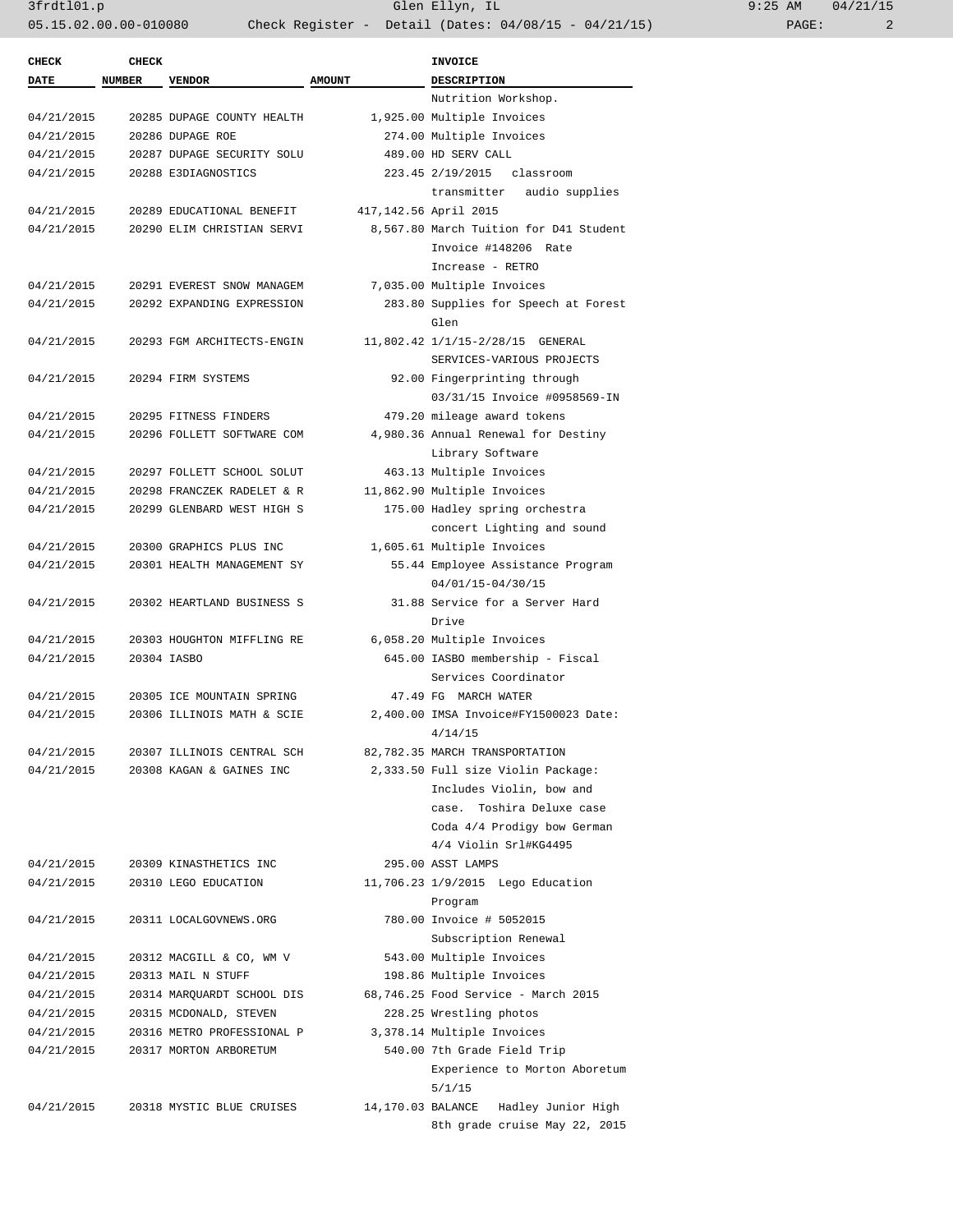| <b>CHECK</b> | <b>CHECK</b> |                            |               | <b>INVOICE</b>                                                 |
|--------------|--------------|----------------------------|---------------|----------------------------------------------------------------|
| <b>DATE</b>  | NUMBER       | <b>VENDOR</b>              | <b>AMOUNT</b> | <b>DESCRIPTION</b>                                             |
| 04/21/2015   |              | 20319 NATIONAL SCHOOL PROD |               | 407.08 Multiple Invoices                                       |
| 04/21/2015   | 20320        |                            |               | 74.80 Lunch account refund -                                   |
|              |              |                            |               | student moving                                                 |
| 04/21/2015   |              | 20321 NORTHERN ILLINOIS GA |               | 3,163.46 Multiple Invoices                                     |
| 04/21/2015   |              | 20322 OEHRING, DEBBIE      |               | 60.00 TRACK OFFICIAL                                           |
| 04/21/2015   |              | 20323 OFFICE DEPOT         |               | 1,074.58 Multiple Invoices                                     |
| 04/21/2015   |              | 20324 ONAK, STACY          |               | 210.90 Mileage reimbursement for                               |
|              |              |                            |               | Title 1 conference                                             |
| 04/21/2015   |              | 20325 ORKIN LLC            |               | 2,619.00 Multiple Invoices                                     |
| 04/21/2015   |              | 20326 PALOS SPORTS INC     |               | 549.09 Multiple Invoices                                       |
| 04/21/2015   |              | 20327 PEKRON CONSULTING    |               | 1,500.00 Indoor air quality testing                            |
|              |              |                            |               | from teacher IEQ @ Forest                                      |
|              |              |                            |               | Glen 120B                                                      |
| 04/21/2015   |              | 20328 PEPPER, J W & SONS   |               | 48.94 Music for first grade                                    |
| 04/21/2015   |              | 20329 POTOWSKI, KIM        |               | 500.00 Presenter                                               |
| 04/21/2015   |              | 20330 PUBLIC STORAGE       |               | 1,086.00 Multiple Invoices                                     |
| 04/21/2015   |              | 20331 PYONE, CHO           |               | 1,431.25 Multiple Invoices                                     |
| 04/21/2015   |              | 20332 QUINLAN & FABISH MUS |               | 152.26 Multiple Invoices                                       |
| 04/21/2015   |              | 20333 REV TRAK             |               | 1,225.59 March 2015                                            |
| 04/21/2015   |              | 20334 ROSCOE CO            |               | 105.54 4/15 MOP SERV                                           |
| 04/21/2015   |              | 20335 SAM'S CLUB           |               | 624.71 Multiple Invoices                                       |
| 04/21/2015   |              | 20336 SCHOLASTIC INC       |               | 7,020.00 Multiple Invoices                                     |
| 04/21/2015   |              | 20337 SCHOLASTIC MAGAZINES |               | 62.49 Digital Access for remainder                             |
|              |              |                            |               | of school year.                                                |
| 04/21/2015   |              | 20338 SCHOOL MESSENGER/REL |               | 7,382.00 Annual Renewal for Community                          |
|              |              |                            |               | Communication System                                           |
| 04/21/2015   |              | 20339 SCHOOL SPECIALTY     |               | 1,838.42 Multiple Invoices                                     |
| 04/21/2015   |              | 20340 SCHOOL TECHNOLOGY AS |               |                                                                |
|              |              |                            |               | 1,406.00 Extended Warranty for Time<br>Clocks                  |
| 04/21/2015   |              | 20341 SEAL OF ILLINOIS     |               |                                                                |
|              |              |                            |               | 8,653.60 March Tuition for two<br>District 41 Students Invoice |
|              |              |                            |               | #5209                                                          |
| 04/21/2015   |              |                            |               |                                                                |
|              |              | 20342 SEBRING, JENNY       |               | 112.00 Refund of overpaid fees                                 |
| 04/21/2015   |              | 20343 SENTINEL TECHNOLOGIE |               | 9,504.00 Multiple Invoices                                     |
| 04/21/2015   |              | 20344 SEPTRAN INC          |               | 46,746.71 Multiple Invoices                                    |
| 04/21/2015   |              | 20345 SHAW MEDIA           |               | 346.80 Legal notices                                           |
| 04/21/2015   |              | 20346 SKYWARD USER GROUP,  |               | 300.00 Annual Renewal for Membership                           |
|              |              |                            |               | in the Skyward Steering                                        |
|              |              |                            |               | Committee                                                      |
| 04/21/2015   |              | 20347 SOARING EAGLE ACADEM |               | 29,303.32 Multiple Invoices                                    |
| 04/21/2015   |              | 20348 SOCIAL STUDIES SCHOO |               | 19.95 ebook order for 8th grade                                |
|              |              |                            |               | science                                                        |
| 04/21/2015   |              | 20349 THE OMNI GROUP       |               | 61.50 Invoice#1504-7801 403(b)                                 |
|              |              |                            |               | administration                                                 |
| 04/21/2015   |              | 20350 TIGERDIRECT.COM      |               | 1,361.06 Replacement Toner for Color                           |
|              |              |                            |               | Printers                                                       |
| 04/21/2015   |              | 20351 TIME FOR KIDS        |               | 104.70 Time for Kids digital                                   |
|              |              |                            |               | subscription                                                   |
| 04/21/2015   |              | 20352 TOTH, JOHN           |               | 8.10 Lunch account refund                                      |
| 04/21/2015   |              | 20353 UNISOURCE GREAT LAKE |               | 3,843.00 Multiple Invoices                                     |
| 04/21/2015   |              | 20354 UNITED RADIO COMMUNI |               | 1,740.00 3/19/2015 Maxon school                                |
|              |              |                            |               | supplies                                                       |
| 04/21/2015   |              | 20355 VANGUARD ENERGY SERV |               | 11,560.94 GAS 3/1-3/31                                         |
|              |              |                            |               |                                                                |
| 04/21/2015   |              | 20356 VERIZON WIRELESS     |               | 594.79 CELL PHONES 2/27-3/26                                   |
| 04/21/2015   |              | 20357 WAGEWORKS            |               | 361.39 Invoice #20150063113                                    |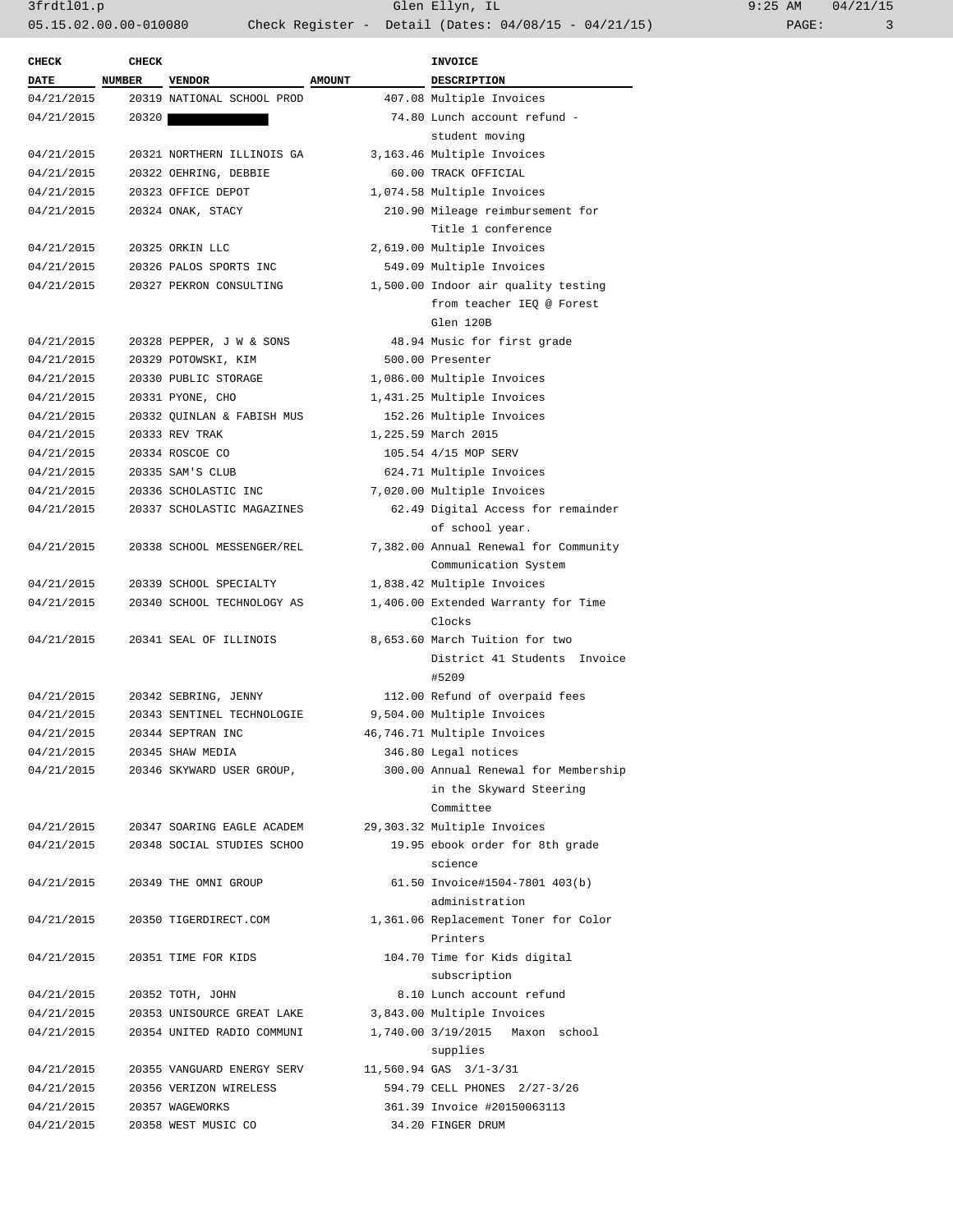| CHECK                          | <b>CHECK</b>  |                                           |               | <b>INVOICE</b>                   |
|--------------------------------|---------------|-------------------------------------------|---------------|----------------------------------|
| <b>DATE</b>                    | <b>NUMBER</b> | <b>VENDOR</b>                             | <b>AMOUNT</b> | <b>DESCRIPTION</b>               |
| 04/21/2015 20359 WILBOOKS      |               |                                           |               | 349.44 Books for FLES            |
|                                |               | 04/15/2015 201400450 GLEN ELLYN EDUCATION |               | 56.92 Payroll accrual            |
|                                |               | 04/15/2015 201400452 ILLINOIS DEPT OF REV |               | 36,954.59 Multiple Invoices      |
|                                |               | 04/15/2015 201400453 INTERNAL REV SERVICE |               | 187,004.64 Multiple Invoices     |
| 04/15/2015 201400454 T H I S   |               |                                           |               | 17,974.52 Multiple Invoices      |
|                                |               | 04/15/2015 201400455 TEACHERS RETIREMENT  |               | 102,348.10 Multiple Invoices     |
| 04/15/2015 201400456 WAGEWORKS |               |                                           |               | 5,726.67 Multiple Invoices       |
|                                |               | 04/15/2015 201400457 THE OMNI GROUP       |               | 39,303.36 Multiple Invoices      |
|                                |               | 04/15/2015 201400458 EXPERT PAY           |               | 1,613.92 Payroll accrual         |
|                                |               | 04/17/2015 201400459 EFLEX GROUP          |               | 459.54 Invoice #518865           |
|                                |               | 04/17/2015 201400460 INTERNAL REV SERVICE |               | 5.89 Balance due for 1st Quarter |
|                                |               |                                           |               | 2015 on Federal Tax Return       |
|                                |               | 04/21/2015 201400461 UNUM LIFE INSURANCE  |               | 2,615.68 LTD 5/1/2015 through    |
|                                |               |                                           |               | 5/31/2015                        |
|                                |               |                                           |               |                                  |

Totals for checks 1,283,542.48